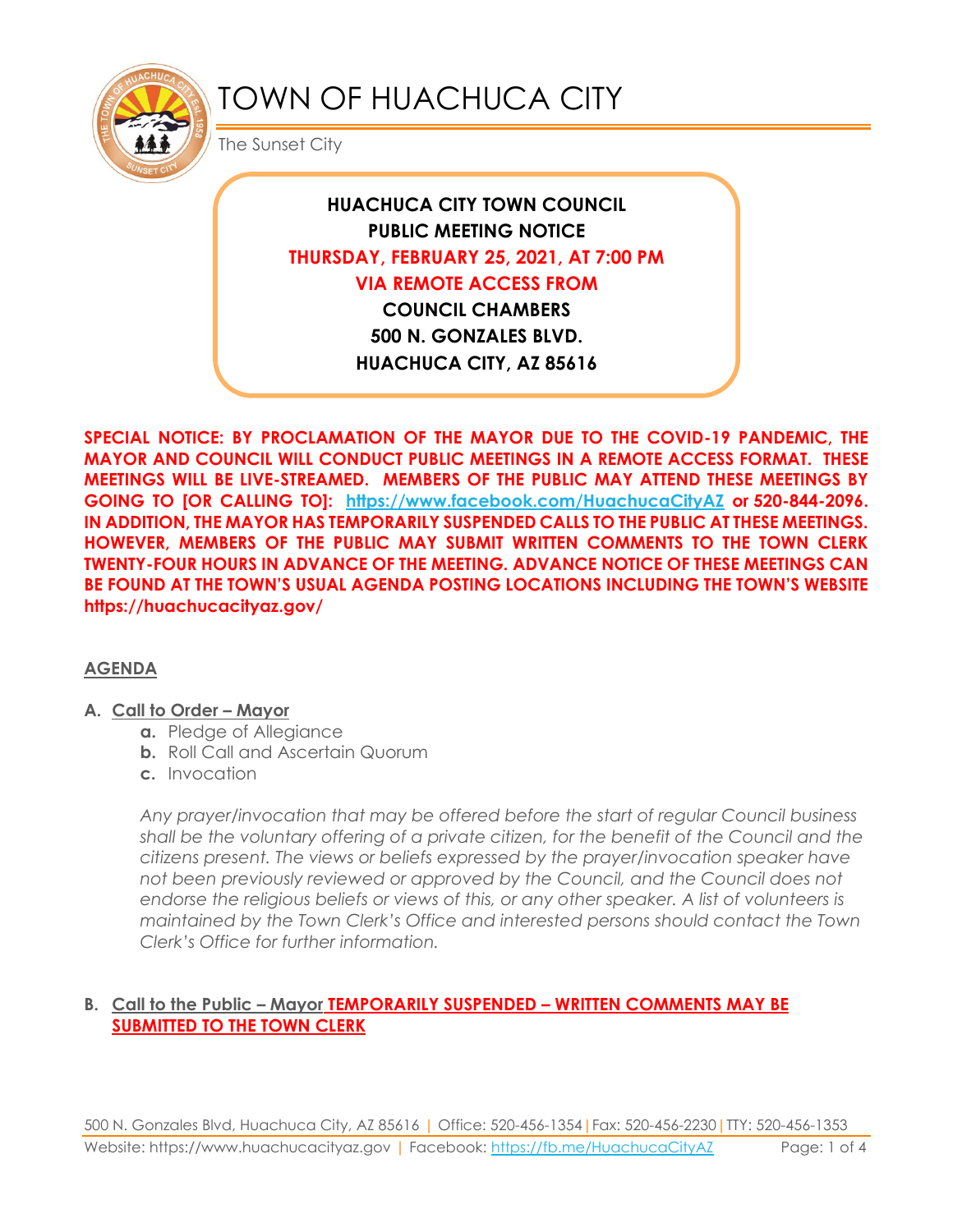*A.R.S. 38-431.01 states the Public Body may make an open call to the public during a public meeting, subject to reasonable time, place and manner restrictions, to allow individuals to address the public body on any issue within the jurisdiction of the Public Body. At the conclusion of an open call to the public, individual members of the Public Body may respond to criticism made by those who have addressed the Public Body, may ask staff to review a matter or may ask that a matter be put on a future agenda. However, members of the Public Body shall not discuss or take legal action on matters raised during an open call to the public unless the matters are properly noticed for discussion and legal action.*

## **C. Consent Agenda - Mayor**

*All items listed in the Consent Agenda are considered routine matters and will be enacted by one motion of the Council. There will be no separate discussion of these items unless a Member of the Town Council requests that an item or items be removed for discussion. Council Members may ask questions without removal of the item from the Consent Agenda. Items removed from the Consent Agenda are considered in their normal sequence as listed on the agenda, unless called out of sequence.*

- **C.1** Consider approval of the minutes of the Regular Council meeting held on February 11, 2021.
- **C.2** Consider approval of the Payment Approval Report.

## **D.** Unfinished Business before the Council – Mayor

*Public comment* **TEMPORARILY SUSPENDED – WRITTEN COMMENTS MAY BE SUBMITTED TO THE TOWN CLERK** *will be taken at the beginning of each agenda item, after the subject has been announced by the Mayor and explained by staff. Any citizen, who wishes, may speak one time for five minutes on each agenda item before or after Council discussion. Questions from Council Members, however, may be directed to staff or a member of the public through the Mayor at any time.*

### **E. New Business Before Council - Mayor**

*Public comment* **TEMPORARILY SUSPENDED – WRITTEN COMMENTS MAY BE SUBMITTED TO THE TOWN CLERK** *will be taken at the beginning of each agenda item, after the subject has been announced by the Mayor and explained by staff. Any citizen, who wishes, may speak one time for five minutes on each agenda item before or after Council discussion. Questions from Council Members, however, may be directed to staff or a member of the public through the Mayor at any time.* 

**E.1 Discussion and/or Action [Spencer Forsberg]:** Mr. Forsberg will review the Town's finances for the month of January.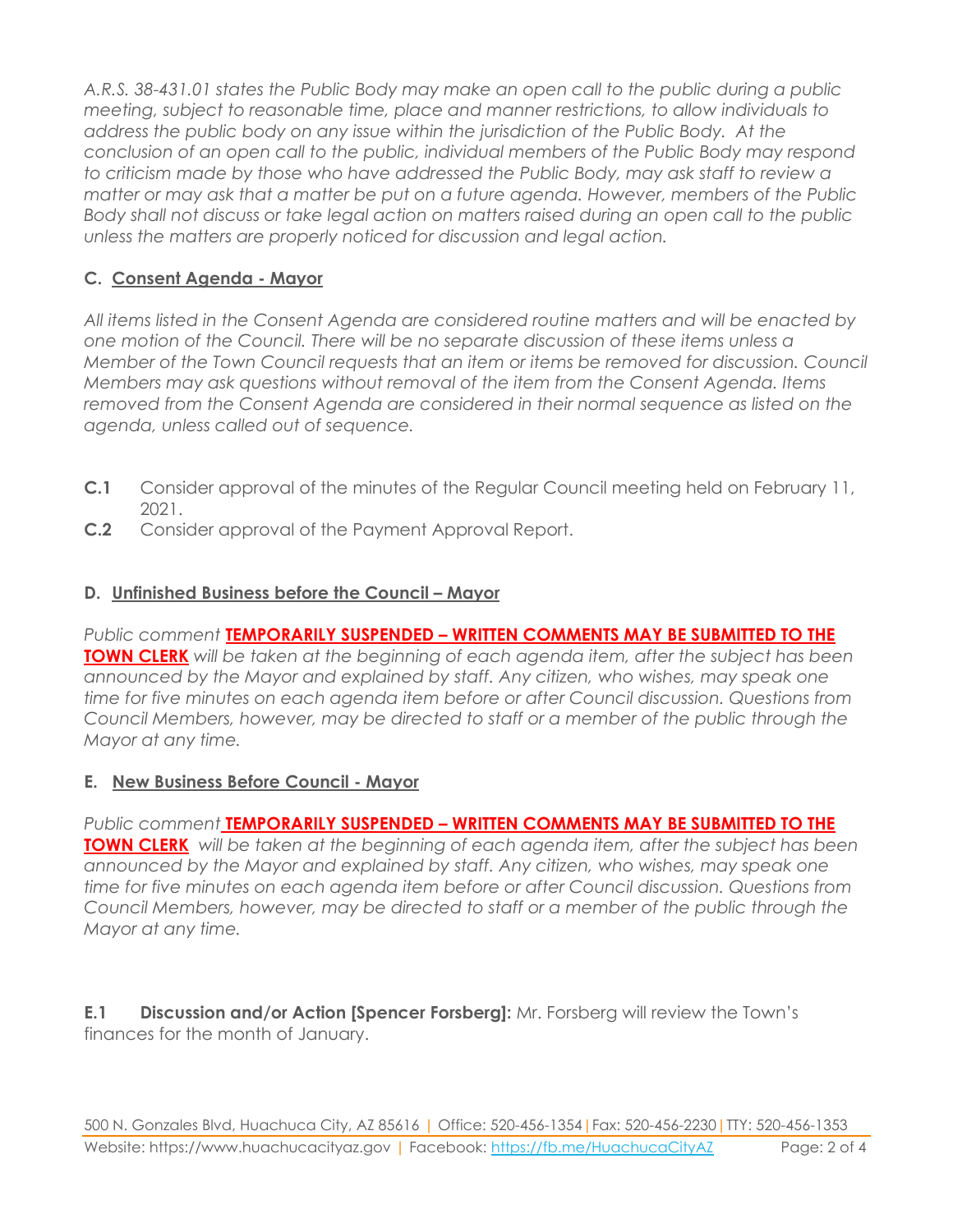**E.2 Discussion and/or action [Chief Thies]:** Presentation of Cochise County law enforcement officials' plan to form an accountability, transparency and community engagement committee to inform and engage the public regarding the duties, policies, procedures, and functions of Cochise County law enforcement and legal processes. The Council might take action to appoint town representatives to the project.

**E.3 Discussion Only [Chief Thies]:** Presentation of the Police Department callout and activity statistics for calendar year 2020, including information concerning grant funds received and associated expenditures.

**E.4 Discussion and/or Action [Chief Thies]:** Approval of an equipment donation agreement with Arizona Department of Public Safety for donation of used computer equipment to the Town's police department.

**E.5 Discussion and/or Action [Chief Thies]:** Approval to deposit \$5,000 proceeds from sale of mobile animal carrier into police department savings account.

**E.6 Discussion and/or Action [Chief Thies]:** Chief Thies will present his updated plan to establish a Citizen's Police Advisory Review Board. The Council might take action to approve the plan or it might provide direction to staff for additional changes.

**E.7 Discussion and Action [Manager Harvey]**: Approval of a database access and confidentiality agreement with the Town's insurer, Southwest Risk, to gain electronic access to the Town's insurance claims records.

**E.8 Discussion and/or Action [Manager Harvey]:** Approval of an E-RATE Program [subsidized and affordable telecommunications and internet access] provider to the Library for the next E-RATE Program cycle.

**E.9 Discussion and/or Action [Clerk Thorpe]:** Presentation of current fee schedule for business licenses. Council may direct staff regarding possible changes to the fee schedule.

- **F. Department Director reports**
- **G. Items to be placed on future agendas**
- **H. Reports of Current Events by Council**
- **I. Adjournment**

Posted at 5:00 PM on February 24, 2021, at the following locations:

|                                 | $\sim$ 17 $\sim$ 0.1 $\sim$ 10 $\sim$ 10 $\sim$ 10 $\sim$ 11 $\sim$ 11 $\sim$ 11 $\sim$ 11 $\sim$ 11 $\sim$ 11 $\sim$ 11 $\sim$ 1 |                             |
|---------------------------------|-----------------------------------------------------------------------------------------------------------------------------------|-----------------------------|
| <b>Town Hall Bulletin Board</b> | <b>Town Hall Lobby Windows</b>                                                                                                    | <b>Town Website</b>         |
| 500 N. Gonzales Blvd.           | 500 N. Gonzales Blvd.                                                                                                             | https://huachucacityaz.gov  |
| Huachuca City, AZ 85616         | Huachuca City, AZ 85616                                                                                                           |                             |
| <b>Huachuca City U.S. Post</b>  | <b>Huachuca City Library</b>                                                                                                      | <b>Huachuca City Police</b> |
| <b>Office</b>                   | <b>Windows</b>                                                                                                                    | <b>Department</b>           |
| 690 N. Gonzales Blvd.           | 506 N. Gonzales Blvd.                                                                                                             | 500 N. Gonzales Blvd.       |
| Huachuca City, AZ 85616         | Huachuca City, AZ 85616                                                                                                           | Huachuca City, AZ 85616     |